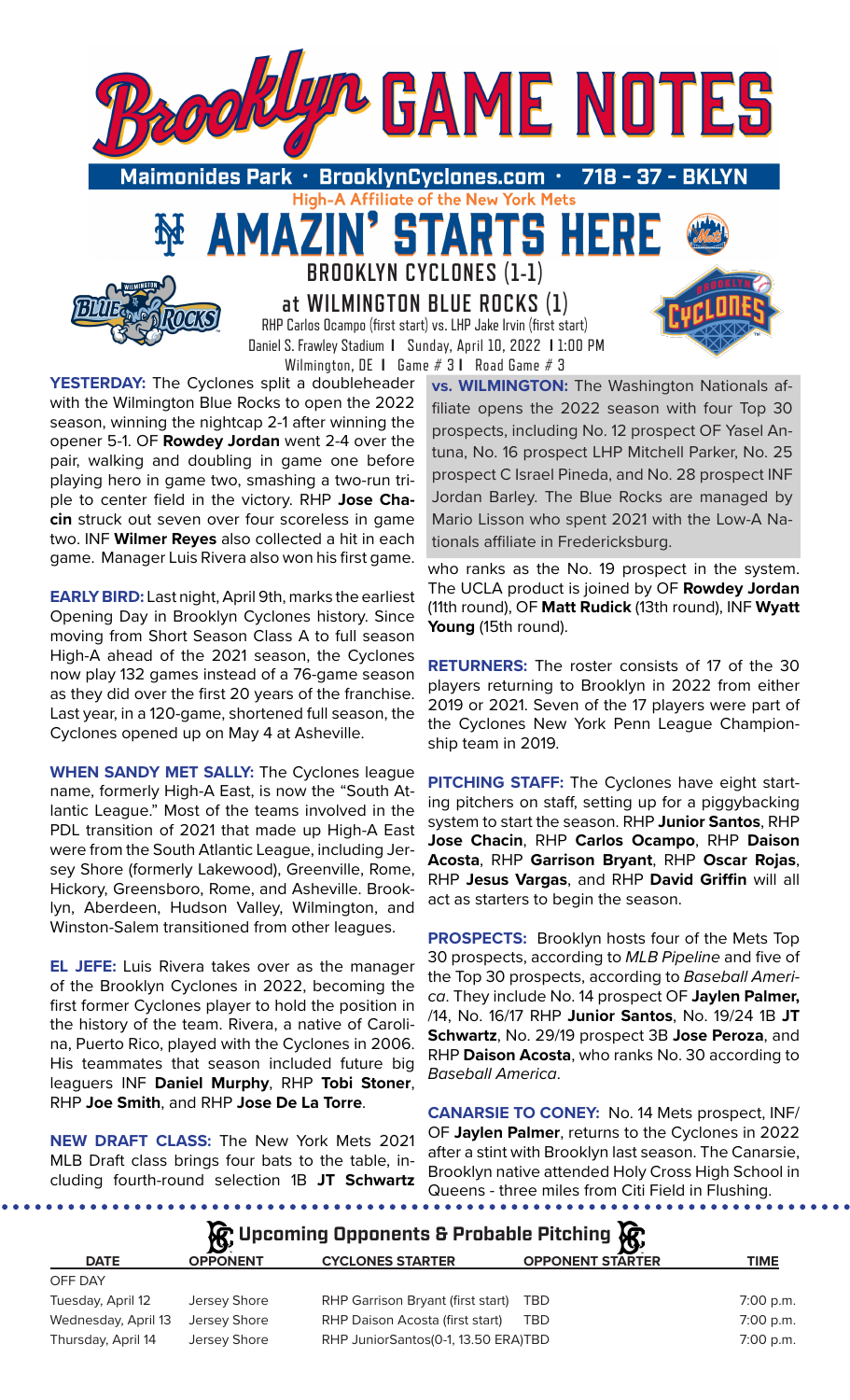

**BREAKING CAMP:** Carlos Ocampo makes his New York Mets minor league debut with the High-A Brooklyn Cy- <sub>pare</sub> app pec in thigh-ABrooklyn Cyclones clones.

**RULE 5:** Ocampo comes to the Mets organization via the Minor League phase of the Rule 5 Draft in December 2021. Ocampo spent more than four season in the Cubs system, making him eligible to be selected after the 2021 season.

**CUBBIES:** Ocampo pitched as a reliever/closer for the Low-A Myrtle Beach Pelicans in 2021 after spending three seasons as a starting pitcher in the Chicago system. Last year, Ocampo struck out 67 over 47.2 IP, posting a strikeout rate of 32% and a walk rate of 7%.

**STARTER PEDIGREE:** The Columbian right-hander made 25 starts in his first 30 appearances as a professional, pitching in the Dominican Summer League in 2016 before back-toback stints in the Arizona League in 2018 and 2019.

**EMPTY CAMPAIGN:** Ocampo missed the 2017 season due to injury but made his stateside debut in 2019.

| K%                                      | BB%                          | <b>HR/9</b>                  |  |  |  |  |  |  |  |  |
|-----------------------------------------|------------------------------|------------------------------|--|--|--|--|--|--|--|--|
|                                         |                              |                              |  |  |  |  |  |  |  |  |
|                                         |                              |                              |  |  |  |  |  |  |  |  |
| <b>BABIP</b>                            | GB%                          | FIP                          |  |  |  |  |  |  |  |  |
|                                         |                              |                              |  |  |  |  |  |  |  |  |
|                                         |                              |                              |  |  |  |  |  |  |  |  |
| <b>OCAMPO'S SEASON AND CAREER HIGHS</b> |                              |                              |  |  |  |  |  |  |  |  |
|                                         |                              |                              |  |  |  |  |  |  |  |  |
| 2022 Season                             |                              | Career                       |  |  |  |  |  |  |  |  |
|                                         | <b>Strikeouts</b>            | 9 (8/6/19 vs. AZL A's Green) |  |  |  |  |  |  |  |  |
|                                         | <b>Double Digit K Games</b>  | None                         |  |  |  |  |  |  |  |  |
|                                         | <b>High Hits, Game</b>       | 6 (2x, 7/11/21 at Augusta)   |  |  |  |  |  |  |  |  |
|                                         | High HR, Game                | 2 (6/16/21 vs. Charleston)   |  |  |  |  |  |  |  |  |
|                                         | <b>High Runs, Game</b>       | 7 (8/19/19 vs. AZL Rangers)  |  |  |  |  |  |  |  |  |
|                                         | <b>High Walks, Game</b>      | 5 (3x, 6/22/19 vs. AZLRang)  |  |  |  |  |  |  |  |  |
|                                         | <b>Innings Pitched, Game</b> | 6 (8/6/19 vs. AZL A's Green) |  |  |  |  |  |  |  |  |
| None                                    | <b>Complete Games</b>        | None                         |  |  |  |  |  |  |  |  |
| None                                    | <b>Shutouts</b>              | None                         |  |  |  |  |  |  |  |  |

**DATE OPP DEC IP H R ER BB K HR AVG**

| <b>CATCHER ERA</b> |   |    |            |      |  |  |  |  |  |  |
|--------------------|---|----|------------|------|--|--|--|--|--|--|
| <b>NAME</b>        | G |    | <b>INN</b> | ERA  |  |  |  |  |  |  |
| Gaddis             |   |    |            | 1.29 |  |  |  |  |  |  |
| Mena               |   |    |            |      |  |  |  |  |  |  |
| O'Neill            |   | h. | h          | 750  |  |  |  |  |  |  |

| <b>CYCLONES STARTING PITCHER BREAKDOWN</b> |  |  |                                                       |            |              |  |  |  |  |  |
|--------------------------------------------|--|--|-------------------------------------------------------|------------|--------------|--|--|--|--|--|
| <b>STARTER</b>                             |  |  | <b>GS Quality StartsRun SupportRS/Start BC Record</b> |            |              |  |  |  |  |  |
| Chacin                                     |  |  |                                                       | 2 O        | $1 - \Omega$ |  |  |  |  |  |
| Santos                                     |  |  |                                                       | $1 \Omega$ | $0 - 1$      |  |  |  |  |  |

| <b>BROOKLYN CYCLONES PITCHING BREAKDOWN</b> |                |            |      |    |   |    |    |    |              |             |            |         |            |      |    |   |    |    |    |           |            |
|---------------------------------------------|----------------|------------|------|----|---|----|----|----|--------------|-------------|------------|---------|------------|------|----|---|----|----|----|-----------|------------|
|                                             | W-L            | <b>ERA</b> | IP   | н  | R | ER | BB |    | <b>HR</b>    | <b>AVGI</b> |            | W-L     | <b>ERA</b> | ΙP   | н  | R | ER | BB | К  | <b>HR</b> | <b>AVG</b> |
| <b>STARTERS</b>                             | 0-1            | 4.50       | 6.0  |    |   |    |    |    |              |             | .150 HOME  |         |            |      |    |   |    |    |    |           |            |
| <b>RELIEVERS</b>                            | $1 - 0$        | 3.86       | 7.0  |    |   |    |    |    | $\Omega$     |             | .259 ROAD  |         | 4.15       | 13.0 | 10 | 6 |    | 9  | 15 |           | .213       |
| <b>TOTAL</b>                                | $1-1$          | 4.15       | 13.0 | 10 | 6 | 6  | 9  | 15 | $\mathbf{o}$ |             | .213 TOTAL | $1 - 1$ | 4.15       | 13.0 | 10 | 6 | 6  | 9  | 15 |           | .213       |
|                                             |                |            |      |    |   |    |    |    |              |             |            |         |            |      |    |   |    |    |    |           |            |
|                                             | BULLPEN NOTES. |            |      |    |   |    |    |    |              |             |            |         |            |      |    |   |    |    |    |           |            |
|                                             |                |            |      |    |   |    |    |    |              |             |            |         |            |      |    |   |    |    |    |           |            |

- Relievers RHP Josh Hejka, RHP Colby Morris, RHP Hunter Parsons, RHP Evy Ruibal, and RHP Reyson Santos are all returners to the Cyclones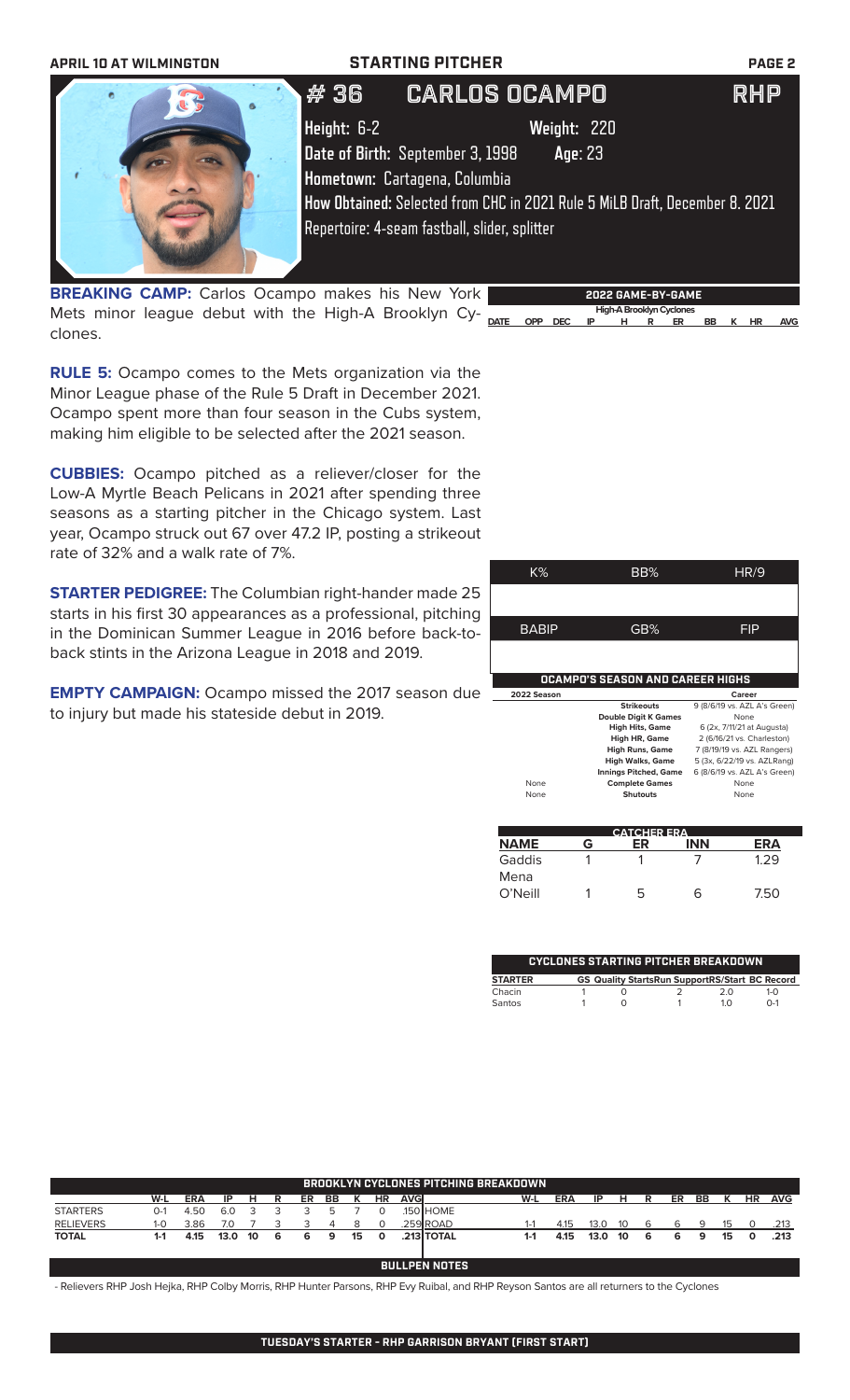### **APRIL 10 AT WILMINGTON BATTING PAGES PAGE 3 # 7 JOSE MENA - C .000, 0 HR, 0 RBI, .000 wOBA, wRC+ 0 Last Game:** DNP **Home: Last HR: Season High, Hits: RISP: Road: Multi-Hit Games: Season High, Runs: Streak: vs. WIL: Multi-RBI Games: Season High, RBI: Season High, SB:**  • Enters his seventh season with the Mets organization… Played in 31 games across High-A Brooklyn and AA Binghamton in 2021 • Won the NYPL Title with Brooklyn in 2019 • Born in Cotui, Dominican Republic…One of the oldest cities in Americas, founded in 1505…Average temperature in 90 degrees. • Signed as an International free agent on June 22, 2016… **Last Game:** DNP **Home: Last HR: Season High, Hits: RISP: Road: Multi-Hit Games: Season High, Runs: Streak: vs. WIL: Multi-RBI Games: Season High, RBI: Season High, SB:**  • Enters his fourth year with the Mets organization in 2022… Split the 2021 season between Low-A St. Lucie and High-A Brooklyn…drove in 19 runs in 44 games between the two levels • Selected by the Mets in the 18th round in the 2019 MLB Draft…Played 40 games with ROA Kingsport in 2019 • Starred at North Florida…2019 ASUN Baseball Scholar Athlete of the Year…Set the UNF career stolen base record…11th outfielder drafted in school history. **# 20 TANNER MURPHY - OF .000, 0 HR, 0 RBI, .000 wOBA, wRC+ 0 # 1 NIC GADDIS - C/3B .000, 0 HR, 0 RBI, .265 wOBA, wRC+ 35 Last Game:** 0-2, BB, R<br> **RISP: Right Road:** 0-2 **Home: Last HR: RISP: Multi-Hit Games: RISP: Road:** 0-2 **Multi-Hit Games: Season High, Runs:** 1 (4/9 at WIL G2) **Streak: vs. WIL:** 0-2 **Multi-RBI Games: Season High, RBI: Season High, SB:**  • Enters his fourth year in the Mets organization...Made stops in Low-A St. Lucie, High-A Brooklyn, and Double-A Binghamton in 2021…totaled 48 games. • Returns to Coney Island where he was a member of the 2019 Cyclones for 15 games before being transferred to the GCL Mets. • Hit a combined .192 across 40 games in 2019 with Brooklyn and the GCL Mets • Drafted by the Mets in the 16th round of the 2019 MLB Draft out of Jacksonville State...Hails from Trenton, GA. **Last Game:** 1-3, 3B, 2 RBI **Home: Last HR: Season High, Hits:** 1 (2x, 4/9 at WIL - G2) **RISP:** 1-1 **Road:** 2-4 **Multi-Hit Games: RISP:** 1-1 **Road:** 2-4 **Multi-Hit Games: Streak:** 2 G (2-4) **Streak:** 2 G (2-4) **Streak:** 2 G (2-4) **Streak:** 2 G (2-4) **Streak:** 2 G (2-4) **Streak:** 2 G (2-4) **Streak:** 2 G (2 **Streak:** 2 G (2-4) **vs. WIL:** 2-4 **Multi-RBI Games:** 1 (4/9 at WIL - G2) **Season High, RBI:** 2 **(**4/9 at WIL - G2) **Season High, SB:**  • Enters second year with the Mets organization…Selected in the 11th Round in the 2021 MLB Draft out of Mississippi State • Appeared in 30 games with Low-A St. Lucie in 2021…Drove in 13 runs with five extra-base hits… • Won the 2021 College World Series with Mississippi State….Named to the College World Series All-Tournament Team…Second-Team All-SEC selection…One of five Bulldogs selected in the 2021 MLB Draft…Born William Kevin Jordan. **# 26 ROWDEY JORDAN - OF .500, 0 HR, 2 RBI, .741 wOBA, wRC+ 318 Last Game:** DNP **Home: Last HR: Season High, Hits: RISP: Road:** 0-2 **Multi-Hit Games: Season High, Runs: Streak: vs. WIL:** 0-2 **Multi-RBI Games: Season High, RBI: Season High, SB:**  • Enters his second season as a member of the Mets organization… Played 2021 season with Low-A St. Lucie…batted .250 with seven home runs in 74 games • Played collegiately at California…dual sport athlete competing in football and baseball…Played in 10 games with two starts at QB for Cal in 2018…threw for two touchdowns, while running for four more Signed as a non-drafted free agent on June 18, 2020 with the New York Mets • Drafted by the Miami Marlins in the 26th round (771st overall) in the 2019 MLB Draft but did not sign **# 12 BRANDON McILWAIN - OF .000, 0 HR, 0 RBI, .000 wOBA, wRC+ -100 Last Game:** DNP **Home: Last HR: Season High, Hits: RISP:** Road: 0-1 **Multi-Hit Games:** Road: 0-1 **Multi-Hit Games: RISP: RISP: Road:** 0-1 **Multi-RBI Games: Streak: Streak: With, RISP: We Streak: vs. WIL:** 0-1 **Multi-RBI Games: Season High, RBI: Season High, SB:**  • Enters his fourth year in the Mets organization...Enters his first year in High-A after spending 2021 with the Low-A St. Lucie Mets • Hit .187 with Low-A St. Lucie in 52 games with a .401 on-base percentage...has had a .405 career on-base percentage in 85 professional games • Drafted by the Mets in the 20th round of the MLB Draft out of the University of Pennsylvania. • Named Unanimous First-Team All-Ivy in 2019 **# 15 MATT O'NEILL - C .000, 0 HR, 0 RBI, .398 wOBA, wRC+ 114 # 9 JAYLEN PALMER - INF/OF .000, 0 HR, 0 RBI, .000 wOBA, wRC+ -100 Last Game:** 0-3 **Home: Last HR: Season High, Hits: RISP: Road:** 0-6 **Multi-Hit Games: Season High, Runs: Streak: vs. WIL:** 0-6 **Multi-RBI Games: Season High, RBI: Season High, SB:**  • Enters his fifth year in the Mets organization...No. 14 prospect in the Mets system, according to *MLB Pipeline*...Experienced first full season in 2021, playing 66 games with Low-A St. Lucie before an August promotion to High-A to play 39 games with Brooklyn • Spent 2018 and 2019 with short season teams in the GCL and Kingsport • Drafted in the 22nd round of the 2018 MLB Draft out of Holy Cross (NY) High School in Flushing as one of four ever in school history to be drafted directly from high school...\$200K signing bonus **# 4 JOSE PEROZA - INF .333, 0 HR, 1 RBI, .323 wOBA, wRC+ 69 Last Game: 1-3 Home: Home: Last HR: Last HR: Season High, Hits:** 1 (2x, 4/9 at WIL G1)<br> **RISP:** 0-3 **Road:** 2-6 **Multi-Hit Games: Season High, Runs: RISP:** 0-3 **Road:** 2-6 **Multi-Hit Games: Season High, Runs: Season High, RBI:** 1 (4/9 at WIL G1) **Season High, SB:**

• Enters his seventh year in the Mets organization...Advanced to Low-A St. Lucie in 2021 slashing .274/.404/.442…Spent the final 38 games of the season with the Cyclones, where he hit five home runs

• Ranked as the No. 19 prospect in the Mets farm system, according to *Baseball America* and the No. 29 prospect according to *MLB Pipeline*

• Part of Brooklyn's 2019 New York-Penn League Championship Team. • Signed as non-drafted international free agent signing on July 2, 2016 from Venezuela.

| #2<br>WILMER REYES - UTL '    |                           | .333. O HR. O RBI. .323 wOBA. wRC+ 69 |                                                                                                |
|-------------------------------|---------------------------|---------------------------------------|------------------------------------------------------------------------------------------------|
| Last Game: 1-3<br>$RISP: 0-3$ | Home:<br><b>Road: 2-6</b> | Last HR:<br><b>Multi-Hit Games:</b>   | <b>Season High, Hits: 1 (2x, 4/9 at WIL G2)</b><br><b>Season High, Runs: 1 (4/9 at WIL G1)</b> |
| <b>Streak: 2 G (2-6)</b>      | <b>vs. WIL: 2-6</b>       | <b>Multi-RBI Games:</b>               | Season High, RBI:                                                                              |
|                               |                           |                                       | Season High, SB: 1(4/9 at WIL G1)                                                              |

• Enters his seventh year in the Mets organization...Won a New York-Penn League title with Brooklyn in 2019 • Reinstated to Brooklyn from rehab assignment with FCL Mets late in 2021 when SS Ronny Mauricio and OF Antoine Duplantis were promoted to Double-A Binghamton.

• Hit .323 with a .350 on-base percentage in 2019 as the top hitter on the 2019 NYPL Champion Brooklyn Cyclones

23 year old hails from Mao, Dominican Republic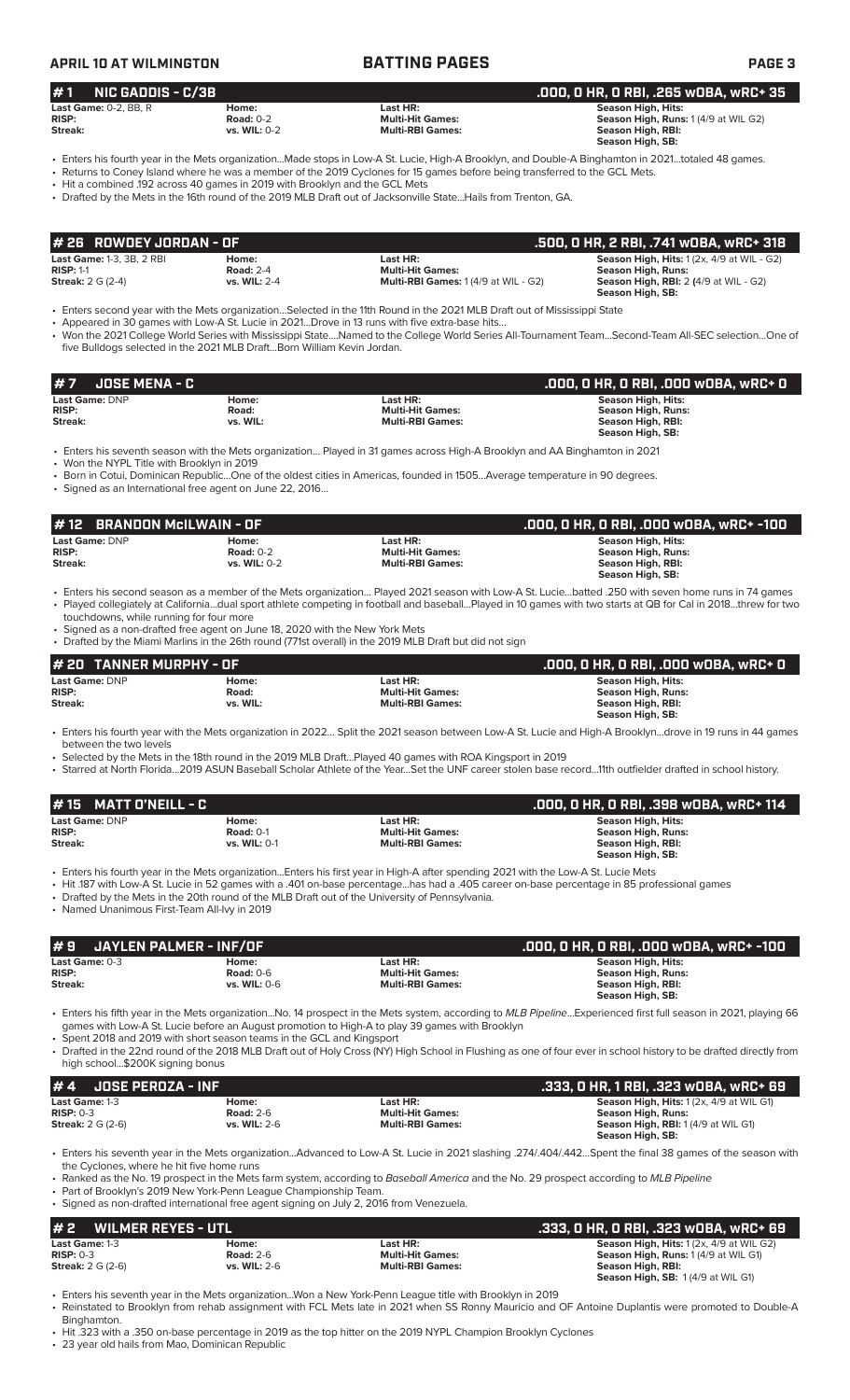| <b>APRIL 10 AT WILMINGTON</b>                                              |                                                                                                                                        | <b>BATTING PAGES</b>                                                                                                                                                                                                                                                                                                   | <b>PAGE 4</b>                                                                                                                                                                                                                                                                                                                        |
|----------------------------------------------------------------------------|----------------------------------------------------------------------------------------------------------------------------------------|------------------------------------------------------------------------------------------------------------------------------------------------------------------------------------------------------------------------------------------------------------------------------------------------------------------------|--------------------------------------------------------------------------------------------------------------------------------------------------------------------------------------------------------------------------------------------------------------------------------------------------------------------------------------|
| # 23 MATT RUDICK - OF                                                      |                                                                                                                                        |                                                                                                                                                                                                                                                                                                                        | .000, 0 HR, 0 RBI, .265 w0BA, wRC+ 35                                                                                                                                                                                                                                                                                                |
| <b>Last Game: 0-1, 2 BB, SB</b><br><b>RISP: 0-3</b><br>Streak:             | Home:<br><b>Road: 0-4</b><br>vs. WIL: 0-4                                                                                              | Last HR:<br><b>Multi-Hit Games:</b><br><b>Multi-RBI Games:</b>                                                                                                                                                                                                                                                         | <b>Season High, Hits:</b><br><b>Season High, Runs:</b><br><b>Season High, RBI:</b><br>Season High, SB: 1 (4/9 at WIL G2)                                                                                                                                                                                                             |
| • Member of the 15u USA Baseball national team                             | • Named First-Team All-Mountain West selection in 2021 Hit .410 as a Redshirt-Junior                                                   | . Enters his second year with the Mets organizationplayed 21 games with the FCL Mets, hitting. 303 (23-76) with a .404 OBP.<br>• Drafted in the 13th Round in the 2021 MLB DraftStarred collegiately at San Diego State<br>• Scripps Rach alumni include SNL cast member Kyle Mooney and PGA golfer Xander Schauffele. |                                                                                                                                                                                                                                                                                                                                      |
| <b>WARREN SAUNDERS - INF</b><br># 10<br>Last Game: DNP<br>RISP:<br>Streak: | Home:<br>Road:<br>vs. WIL:                                                                                                             | Last HR:<br><b>Multi-Hit Games:</b><br><b>Multi-RBI Games:</b>                                                                                                                                                                                                                                                         | .000, 0 HR, 0 RBI, .000 w0BA, wRC+ 0<br><b>Season High, Hits:</b><br><b>Season High, Runs:</b><br><b>Season High, RBI:</b><br>Season High, SB:                                                                                                                                                                                       |
| in his final game at Yankee Stadium.                                       | • Signed as an international free agent in 2018 out of Grand Bahama, Bahamas                                                           | ranked second in total bases (105) behind Top-10 Mets prospect Alex Ramirezplays outfield and all four infield positions                                                                                                                                                                                               | • Enters his fifth year in the Mets organization and third seasonPlayed his first full season in 2021 with the Low-A St. Lucie Mets and led the team in hits (84) and<br>• Recent players from the Bahamas include Miami's Jazz Chisholm and Antoan Richardson, famous for scoring from second base on Derek Jeter's walk-off single |
| #3<br><b>JT SCHWARTZ - INF</b>                                             |                                                                                                                                        |                                                                                                                                                                                                                                                                                                                        | .000, 0 HR, 0 RBI, .000 w0BA, wRC+ -100                                                                                                                                                                                                                                                                                              |
| Last Game: 0-3<br><b>RISP: 0-1</b><br>Streak:                              | Home:<br><b>Road: 0-6</b><br>vs. WIL: 0-6                                                                                              | Last HR:<br><b>Multi-Hit Games:</b><br><b>Multi-RBI Games:</b>                                                                                                                                                                                                                                                         | <b>Season High, Hits:</b><br><b>Season High, Runs:</b><br>Season High, RBI:<br>Season High, SB:                                                                                                                                                                                                                                      |
| the seventh highest in single-season UCLA history                          | • His UCLA teammate Kevin Kendall was also drafted by the Mets in 2021                                                                 | two stealsMLB Pipeline ranks Schwartz as the number 19 overall prospect in the Mets organization.                                                                                                                                                                                                                      | • Enters his second year in the Mets organizationSaw first professional action in 2021 with Low-A St. LucieAppeared in 25 games with an OBP of .320 and<br>• Drafted in the fourth round by the Mets in 2021 out UCLAwas named an All-American and won the Pac-12 batting title as a sophomoreHis .396 average was                   |
| #48 JOE SUOZZI - OF                                                        |                                                                                                                                        |                                                                                                                                                                                                                                                                                                                        | .000, 0 HR, 0 RBI, .265 w0BA, wRC+ 35                                                                                                                                                                                                                                                                                                |
| Last Game: 0-2, BB, R<br><b>RISP:</b><br>Streak:                           | Home:<br><b>Road: 0-2</b><br>vs. WIL: 0-2                                                                                              | Last HR:<br><b>Multi-Hit Games:</b><br><b>Multi-RBI Games:</b>                                                                                                                                                                                                                                                         | <b>Season High, Hits:</b><br>Season High, Runs: 1(4/9 at WIL G2)<br>Season High, RBI:<br>Season High, SB:                                                                                                                                                                                                                            |
|                                                                            | • Signed by the Mets on June 15, 2020 out of Boston College<br>• Attended Chaminade High School in Mineola, NYwon the 2013 CHSAA Title |                                                                                                                                                                                                                                                                                                                        | • Enters his second year in the Mets organizationDrove in 23 runs with 14 stolen bases in 53 games across Low-A St. Lucie and High-A Brooklyn last year                                                                                                                                                                              |

• His father, Tom Suozzi, is the former Nassau County Executive and current U.S. House of Representatives member of NY's 3rd district (Nassau, Suffolk, Queens) running for New York State Governor.

| #8<br>WYATT YOUNG - INF |                  | .000, 0 HR, 0 RBI, .133 w0BA, wRC+ -44 |                           |
|-------------------------|------------------|----------------------------------------|---------------------------|
| <b>Last Game: 0-3</b>   | Home:            | Last HR:                               | Season High, Hits:        |
| $RISP: 0-4$             | <b>Road: 0-5</b> | <b>Multi-Hit Games:</b>                | <b>Season High, Runs:</b> |
| Streak:                 | vs. WIL: 0-5     | <b>Multi-RBI Games:</b>                | Season High, RBI:         |
|                         |                  |                                        | Season High, SB:          |

• Enters his second year with the Mets organization

**Date Player Opponent Exit Velo Result**

• Appeared in 26 games at rookie-level FCL in 2021…Hit .370 and drove in 13 runs

• Drafted in the 15th round of the 2021 MLB Draft out of Pepperdine …WCC All-Freshman team selection in 2019…Joins Jordan Yamamoto as a current player with Hawaii ties in the Mets organization.

**Hardest Hit Balls 105+ Only - 2022 (**not all games listed- from available Hawkeye data**)**

# **Recent Home Run Chart**

**Date Player Opponent Exit Velo Launch Angle Distance**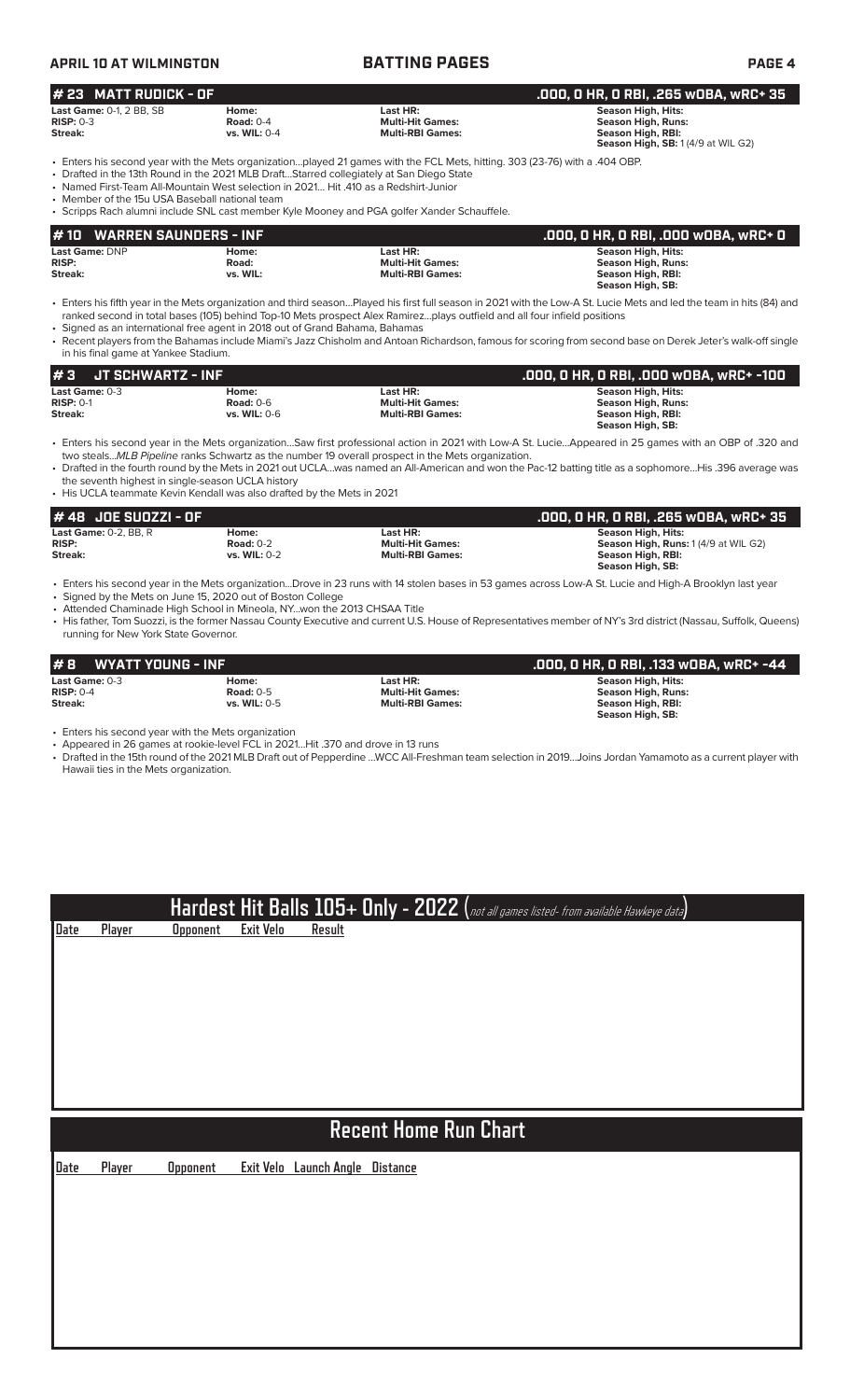## **APRIL 10 AT WILMINGTON BULLPEN PAGE PAGE 5**

| #18<br>Last App:<br>Leadoff:                              | <b>NOLAN CLENNEY - RHP</b><br><b>Last Loss:</b><br><b>Inherited Runners/Stranded:</b>                                                                                                                                                                                                                                                                                                  | SV/OP (Last): | 0 K%, 0 BB%, 0.00 ERA, 0 G<br>Holds:   | DATE<br><b>OPP</b>        | <b>LAST FIVE APPEARANCES</b><br><b>DEC</b> | <b>NOLAN CLENNEY</b><br>IP H R ER BB |           |                |                | К<br><b>HR</b>           |
|-----------------------------------------------------------|----------------------------------------------------------------------------------------------------------------------------------------------------------------------------------------------------------------------------------------------------------------------------------------------------------------------------------------------------------------------------------------|---------------|----------------------------------------|---------------------------|--------------------------------------------|--------------------------------------|-----------|----------------|----------------|--------------------------|
|                                                           | - Enters his second year in the Mets organizationReceived from Low-A St. Lucie on September 7<br>• Signed to a minor league deal on June 28, 2021Made 13 relief apps for Low-A St. Lucie<br>• Pitched with Gary in 2021 and with Utica in 2019 and 2020 in independent baseball<br>• 25 year old hails from Northville, MichiganAttended NC State                                      |               |                                        |                           |                                            |                                      |           |                |                |                          |
| #36<br>Last App: 4/9 G2 at WIL Last Loss:                 | <b>JUSTIN COURTNEY - RHP</b>                                                                                                                                                                                                                                                                                                                                                           | SV/OP (Last): | 27 K%, 18 BB%, 4.50 ERA, 1 G<br>Holds: | DATE OPP                  | DEC                                        | <b>JUSTIN COURTNEY</b><br>IP         | R         | <b>ER</b>      | BB             | HR<br>К                  |
| Leadoff: 1-2<br>66ers in 2021                             | • Enters first season with the Mets organization Signed on September 10, 2021<br>. Began career with the Angels organizationPitched 43.0 IP across Rokand Low-A Inland Empire                                                                                                                                                                                                          |               |                                        | 4/9 (G2)@WIL              | <b>SV</b>                                  | 2.0<br>2                             |           |                | 2              | 3<br>$\Omega$            |
|                                                           | • Played collegiately at MaineNamed Louisville Slugger Freshman All-American                                                                                                                                                                                                                                                                                                           |               |                                        |                           |                                            | JOSH HEJKA                           |           |                |                |                          |
| #13<br>Last App: 4/9 G1 at WIL Last Loss:<br>Leadoff: 0-1 | <b>JOSH HEJKA - RHP</b>                                                                                                                                                                                                                                                                                                                                                                | SV/OP (Last): | 40 K%, 0 BB%, 0.00 ERA, 1 G<br>Holds:  | DATE OPP<br>4/9 (G1)@ WIL | <b>DEC</b>                                 | IP<br>H<br>2<br>1.0                  | R<br>0    | ER<br>$\Omega$ | BB<br>$\Omega$ | Κ<br>HR<br>2<br>$\Omega$ |
|                                                           | • Enters his fourth year in the Mets organization<br>• Pitched with High-A Brooklyn, Double-A Binghamton, and Triple-A Syracuse in 2021<br>. Played collegiately at Division III Johns Hopkins Holds the Blue Jay record for career saves and<br>single-season appearancesMember of the 2019 College World Series All-Tournament Team.                                                 |               |                                        |                           |                                            | <b>COLBY MORRIS</b>                  |           |                |                |                          |
|                                                           |                                                                                                                                                                                                                                                                                                                                                                                        |               |                                        | DATE OPP                  | <b>DEC</b>                                 | IP<br>H                              |           | R ER BB        |                | К<br>HR                  |
| #38<br>Last App:<br>Leadoff:                              | <b>COLBY MORRIS - RHP</b><br>Last Loss:<br><b>Inherited Runners/Stranded:</b>                                                                                                                                                                                                                                                                                                          | SV/OP (Last): | 0 K%, 0 BB%, 0.00 ERA, 0 G<br>Holds:   |                           |                                            |                                      |           |                |                |                          |
|                                                           | . Enters his second season with the Mets organization Signed by the club on March 19, 2021<br>•Pitched in 31 G across Low-A St. Lucie & High-A Brooklyn in 2021struck out 65 batters in 55.1 IP<br>• Played collegiately at Division III Middlebury CollegePlayed two seasons of Independent base-<br>ball with the Gary SouthShore Railcats, Milwaukee Milkmen, and Chicago Deep Dish |               |                                        | DATE OPP                  | DEC.                                       | <b>HUNTER PARSONS</b><br>IP          | H R ER BB |                |                | K<br>HR                  |
| #17<br>Last App:<br>Leadoff:                              | <b>HUNTER PARSONS - RHP</b><br>Last Loss:<br><b>Inherited Runners/Stranded:</b>                                                                                                                                                                                                                                                                                                        | SV/OP (Last): | O K%, O BB%, O.OO ERA, O G<br>Holds:   |                           |                                            |                                      |           |                |                |                          |
|                                                           | . Enters his fourth year in the Mets org. Pitched with Low-A St. Lucie and High-A Brooklyn in 2021<br>Drafted in the 19th round by the Mets in 2019Third-team All-Big Ten selection<br>Drafted out of Parkside High School by Cleveland (40th round) in 2015 but did not sign                                                                                                          |               |                                        | DATE OPP                  | <b>DEC</b>                                 | <b>EVY RUIBAL</b><br>IP              | H R ER BB |                |                | K<br>HR                  |
| #50<br>Last App:<br>Leadoff:                              | <b>EVY RUIBAL - RHP</b><br>Last Loss:<br><b>Inherited Runners/Stranded:</b>                                                                                                                                                                                                                                                                                                            | SV/OP (Last): | O K%, O BB% 0.00 ERA, O G<br>Holds:    |                           |                                            |                                      |           |                |                |                          |
|                                                           | • Signed to a minor league deal on June 27, 2021 from the Florence Y'alls (Frontier League)<br>• Pitched in the Dodgers system from 2015-2018, reaching High-A Rancho Cucamonga<br>• Drafted by the Dodgers in the 16th round of the 2017 MLB Draft from Notre Dame<br>• From Milburn, New Jersey, attending Milburn High School                                                       |               |                                        | <b>OPP</b><br>DATE        | DEC                                        | <b>REYSON SANTOS</b><br>IP<br>H      |           | R ER BB        |                | HR<br>К                  |
| #34                                                       | <b>REYSON SANTOS - RHP</b>                                                                                                                                                                                                                                                                                                                                                             |               | O K%, O BB%, O.OO ERA, O G             |                           |                                            |                                      |           |                |                |                          |
| Last App:<br>Leadoff:                                     | Last Loss:<br><b>Inherited Runners/Stranded:</b>                                                                                                                                                                                                                                                                                                                                       | SV/OP (Last): | Holds:                                 |                           |                                            | <b>SAMMY TAVAREZ</b>                 |           |                |                |                          |
|                                                           | • Enters his fourth year in the Mets organization<br>- Began the 2021 season with Low-A St. Luciewhere he struck out 44 batters in 35.1 inningsPro-<br>moted to High-A Brooklyn making three appearances in 2021<br>• His native Bani is home to several former MLB players, including Manny, Willy, and Erick Aybar.                                                                  |               |                                        | DATE OPP                  | <b>DEC</b>                                 | IP H R ER BB K                       |           |                |                | HR                       |
| #46<br>Last App:<br>Leadoff:                              | <b>SAMMY TAVAREZ - RHP</b><br><b>Last Loss:</b><br><b>Inherited Runners/Stranded:</b>                                                                                                                                                                                                                                                                                                  | SV/OP (Last): | O K%, O BB%, O.OO ERA, O G<br>Holds:   |                           |                                            |                                      |           |                |                |                          |

• Enters his second season with the Mets organization…Played 2021 season with Low-A St. Lucie…

striking out 52 batters in 31.0 innings

• Signed by the Yankees as a free agent on January 17, 2018

• Hails from Santo, Domingo, Dominican Republic.

|                | <b>Number of Pitches Thrown</b>         |    |  |  |  |  |  |  |  |  |  |  |
|----------------|-----------------------------------------|----|--|--|--|--|--|--|--|--|--|--|
| <b>Pitcher</b> | Days Rest 9/14 9/15 9/16 9/17 9/18 9/19 |    |  |  |  |  |  |  |  |  |  |  |
| Clenney        |                                         |    |  |  |  |  |  |  |  |  |  |  |
| Courtney       |                                         | 40 |  |  |  |  |  |  |  |  |  |  |
| Hejka          |                                         | 19 |  |  |  |  |  |  |  |  |  |  |
| <b>Morris</b>  |                                         |    |  |  |  |  |  |  |  |  |  |  |
| Parsons        |                                         |    |  |  |  |  |  |  |  |  |  |  |
| Ruibal         |                                         |    |  |  |  |  |  |  |  |  |  |  |
| Santos, Rey.   |                                         |    |  |  |  |  |  |  |  |  |  |  |
| Tavarez        |                                         |    |  |  |  |  |  |  |  |  |  |  |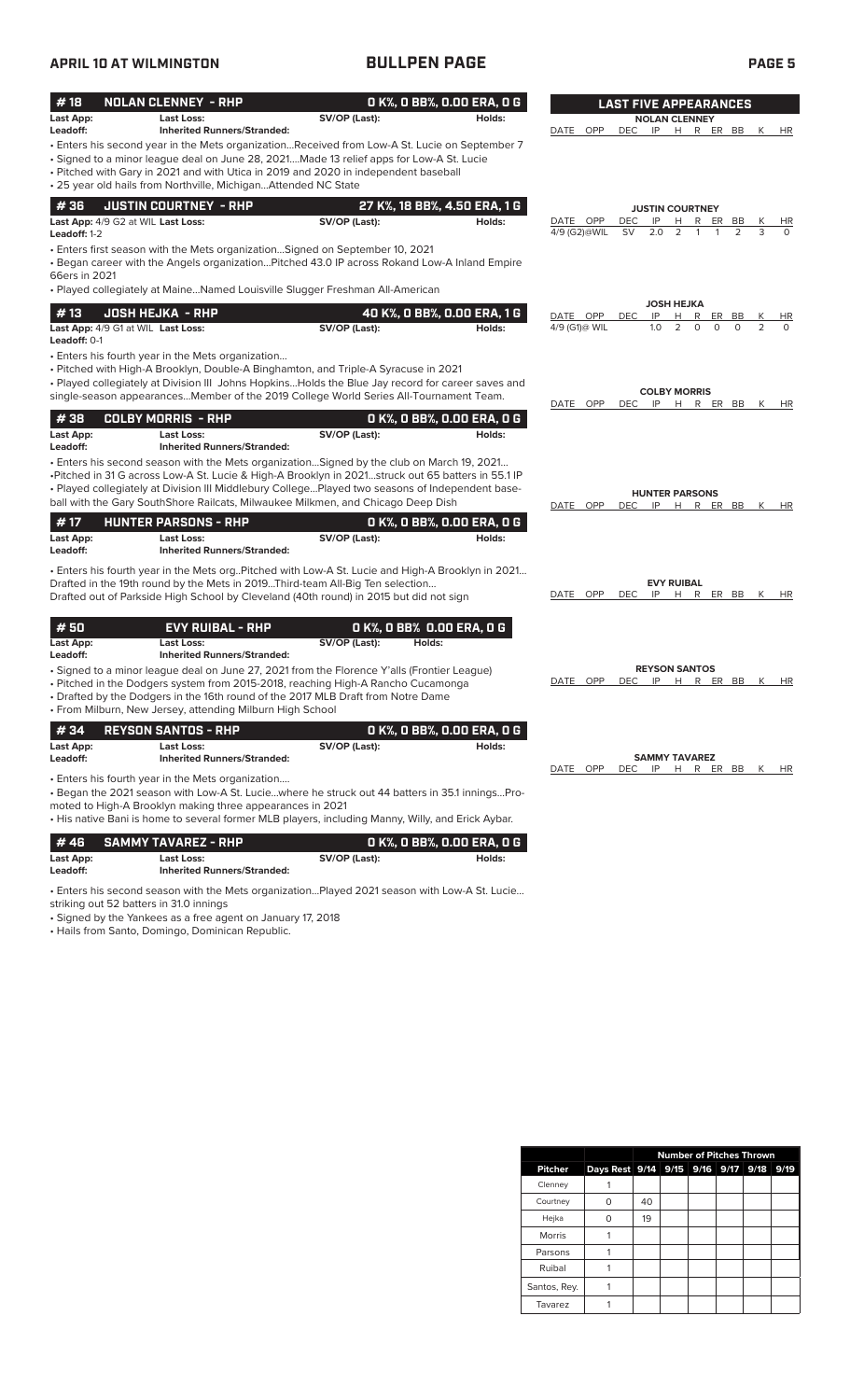| <b>APRIL 10 AT WILMINGTON</b>    | <b>HIGH/LOW &amp; CHARTS</b>                                                                                                                            |                                                                                                                                               | <b>PAGE 6</b>                                                                                                                                          |
|----------------------------------|---------------------------------------------------------------------------------------------------------------------------------------------------------|-----------------------------------------------------------------------------------------------------------------------------------------------|--------------------------------------------------------------------------------------------------------------------------------------------------------|
|                                  | INDIVIDUAL BATTING HIGHS                                                                                                                                |                                                                                                                                               | INDIVIDUAL PITCHING HIGHS                                                                                                                              |
|                                  |                                                                                                                                                         |                                                                                                                                               |                                                                                                                                                        |
|                                  |                                                                                                                                                         |                                                                                                                                               |                                                                                                                                                        |
|                                  |                                                                                                                                                         |                                                                                                                                               |                                                                                                                                                        |
|                                  |                                                                                                                                                         |                                                                                                                                               | Most Strikeouts, Game, Reliever 2 (2x, Hejka, Vargas 4/9 at Wilmington G1)                                                                             |
|                                  |                                                                                                                                                         |                                                                                                                                               |                                                                                                                                                        |
|                                  |                                                                                                                                                         |                                                                                                                                               |                                                                                                                                                        |
|                                  |                                                                                                                                                         |                                                                                                                                               | Most Innings Pitched, Reliever 3 (Jesus Vargas, 4/9 at Wilmington G1)                                                                                  |
|                                  |                                                                                                                                                         |                                                                                                                                               | Most Consecutive Scoreless Inn., Starter  4 (Jose Chacin, 4/9-present)<br>Most Consecutive Scoreless Inn., Reliever  2.2 (Jesus Vargas, 4/9 at WIL G1) |
|                                  | Most Strikeouts, Game2 (3x, last: Rowdey Jordan, Jose Peroza, 4/9 at WIL G2)                                                                            |                                                                                                                                               |                                                                                                                                                        |
|                                  |                                                                                                                                                         |                                                                                                                                               | <b>TEAM PITCHING HIGHS</b>                                                                                                                             |
|                                  | Most Extra-Base Hits, Game1 (2x, last: Rowdey Jordan, 4/9 at Wilmington G2)<br>Most Stolen Bases, Game  1 (2x, last: Matt Rudick, 4/9 at Wilmington G2) |                                                                                                                                               |                                                                                                                                                        |
|                                  | <b>TEAM BATTING HIGHS</b>                                                                                                                               |                                                                                                                                               |                                                                                                                                                        |
|                                  |                                                                                                                                                         |                                                                                                                                               |                                                                                                                                                        |
|                                  |                                                                                                                                                         |                                                                                                                                               |                                                                                                                                                        |
|                                  |                                                                                                                                                         |                                                                                                                                               |                                                                                                                                                        |
|                                  |                                                                                                                                                         |                                                                                                                                               |                                                                                                                                                        |
|                                  |                                                                                                                                                         |                                                                                                                                               |                                                                                                                                                        |
|                                  |                                                                                                                                                         |                                                                                                                                               |                                                                                                                                                        |
|                                  |                                                                                                                                                         |                                                                                                                                               |                                                                                                                                                        |
|                                  |                                                                                                                                                         |                                                                                                                                               |                                                                                                                                                        |
|                                  |                                                                                                                                                         |                                                                                                                                               |                                                                                                                                                        |
|                                  |                                                                                                                                                         |                                                                                                                                               | <b>TEAM MISCELLANEOUS</b>                                                                                                                              |
|                                  |                                                                                                                                                         |                                                                                                                                               |                                                                                                                                                        |
|                                  |                                                                                                                                                         |                                                                                                                                               |                                                                                                                                                        |
|                                  |                                                                                                                                                         |                                                                                                                                               |                                                                                                                                                        |
|                                  |                                                                                                                                                         |                                                                                                                                               |                                                                                                                                                        |
|                                  |                                                                                                                                                         |                                                                                                                                               |                                                                                                                                                        |
|                                  | <b>FIELDING</b>                                                                                                                                         |                                                                                                                                               |                                                                                                                                                        |
|                                  |                                                                                                                                                         |                                                                                                                                               |                                                                                                                                                        |
|                                  | Most Double Plays Turned, Nine-Inning Game1 (4/9 at Wilmington - G1)                                                                                    |                                                                                                                                               |                                                                                                                                                        |
|                                  |                                                                                                                                                         | <b>OUTFIELD ASSISTS (O)</b><br>and the state of the state of the state of the state of the state of the state of the state of the state of th | <b>RECORD BREAKDOWN</b>                                                                                                                                |
|                                  | <b>STARTERS BY POSITION</b>                                                                                                                             | <b>NAME</b><br><b>TOTAL</b>                                                                                                                   |                                                                                                                                                        |
| C- O'Neill (1), Gaddis (1)       |                                                                                                                                                         |                                                                                                                                               |                                                                                                                                                        |
| <b>1B-</b> Schwartz (2)          |                                                                                                                                                         |                                                                                                                                               |                                                                                                                                                        |
|                                  |                                                                                                                                                         |                                                                                                                                               |                                                                                                                                                        |
| <b>2B-</b> Young (1), Reyes (1)  |                                                                                                                                                         |                                                                                                                                               |                                                                                                                                                        |
| 3B- Peroza (2)                   |                                                                                                                                                         |                                                                                                                                               |                                                                                                                                                        |
| SS- Reyes (1), Young (1)         |                                                                                                                                                         | <b>UNIFORM RECORDS</b>                                                                                                                        |                                                                                                                                                        |
| LF- Rudick (1), Jordan (1)       |                                                                                                                                                         | <b>Home White</b>                                                                                                                             |                                                                                                                                                        |
| $CF-$ Palmer $(2)$               |                                                                                                                                                         | <b>Road Gray</b><br>$1 - 1$                                                                                                                   |                                                                                                                                                        |
|                                  |                                                                                                                                                         | <b>Championship Gold</b>                                                                                                                      |                                                                                                                                                        |
| RF- McIlwain (1), Suozzi (1)     |                                                                                                                                                         | <b>Coney Island</b>                                                                                                                           |                                                                                                                                                        |
| DH- Jordan (1), Rudick (1)       |                                                                                                                                                         | Los Jefes                                                                                                                                     |                                                                                                                                                        |
|                                  | <b>STARTERS BY BATTING ORDER</b>                                                                                                                        | <b>Black Mets Jerseys</b>                                                                                                                     | Do Not Allow a Home Run 1-1                                                                                                                            |
| 1st - Rudick $(2)$               |                                                                                                                                                         |                                                                                                                                               |                                                                                                                                                        |
| $2nd$ - Reyes $(2)$              |                                                                                                                                                         |                                                                                                                                               |                                                                                                                                                        |
| $3rd - Young(2)$                 |                                                                                                                                                         |                                                                                                                                               |                                                                                                                                                        |
| 4th-Peroza (2)                   |                                                                                                                                                         |                                                                                                                                               |                                                                                                                                                        |
|                                  |                                                                                                                                                         |                                                                                                                                               |                                                                                                                                                        |
| 5th-Schwartz (2)                 |                                                                                                                                                         |                                                                                                                                               |                                                                                                                                                        |
| 6th-Palmer (2)                   |                                                                                                                                                         |                                                                                                                                               |                                                                                                                                                        |
| 7th- McIlwain (1), Gaddis (1)    |                                                                                                                                                         |                                                                                                                                               |                                                                                                                                                        |
| 8th- O'Neill (1), Suozzi (1)     |                                                                                                                                                         |                                                                                                                                               |                                                                                                                                                        |
| 9th- Jordan (2)                  |                                                                                                                                                         |                                                                                                                                               |                                                                                                                                                        |
|                                  |                                                                                                                                                         |                                                                                                                                               |                                                                                                                                                        |
|                                  |                                                                                                                                                         | <b>EJECTIONS</b>                                                                                                                              |                                                                                                                                                        |
|                                  |                                                                                                                                                         | Name<br><b>Umpire</b><br>Date                                                                                                                 |                                                                                                                                                        |
| <b>CATCHERS STEALING</b>         | <b>MULTI-RUN INNINGS</b>                                                                                                                                |                                                                                                                                               |                                                                                                                                                        |
| CS<br><b>PCT</b><br>АТТ<br>Name  | Times<br><b>Runs</b><br><u>Last</u>                                                                                                                     |                                                                                                                                               |                                                                                                                                                        |
| 2<br>$\circ$<br>0%<br>Gaddis     | 2<br>4/9 at WIL G2<br>$\mathbf{1}$                                                                                                                      |                                                                                                                                               |                                                                                                                                                        |
| Mena<br>O'Neill<br>3<br>33%<br>1 |                                                                                                                                                         |                                                                                                                                               |                                                                                                                                                        |

|              | -2 | -3 | 4 | $-5$ |   |  |  | 6 7 8 9 10 + TOTALS |
|--------------|----|----|---|------|---|--|--|---------------------|
| OPPONENTS 3  |    |    |   |      | 2 |  |  | 6                   |
| <b>BKLYN</b> |    |    |   |      |   |  |  |                     |

### **MISC. WINS**

L

Come from Behind Wins .............................. Wins in Last At-Bat......................................... Walk-off Wins ...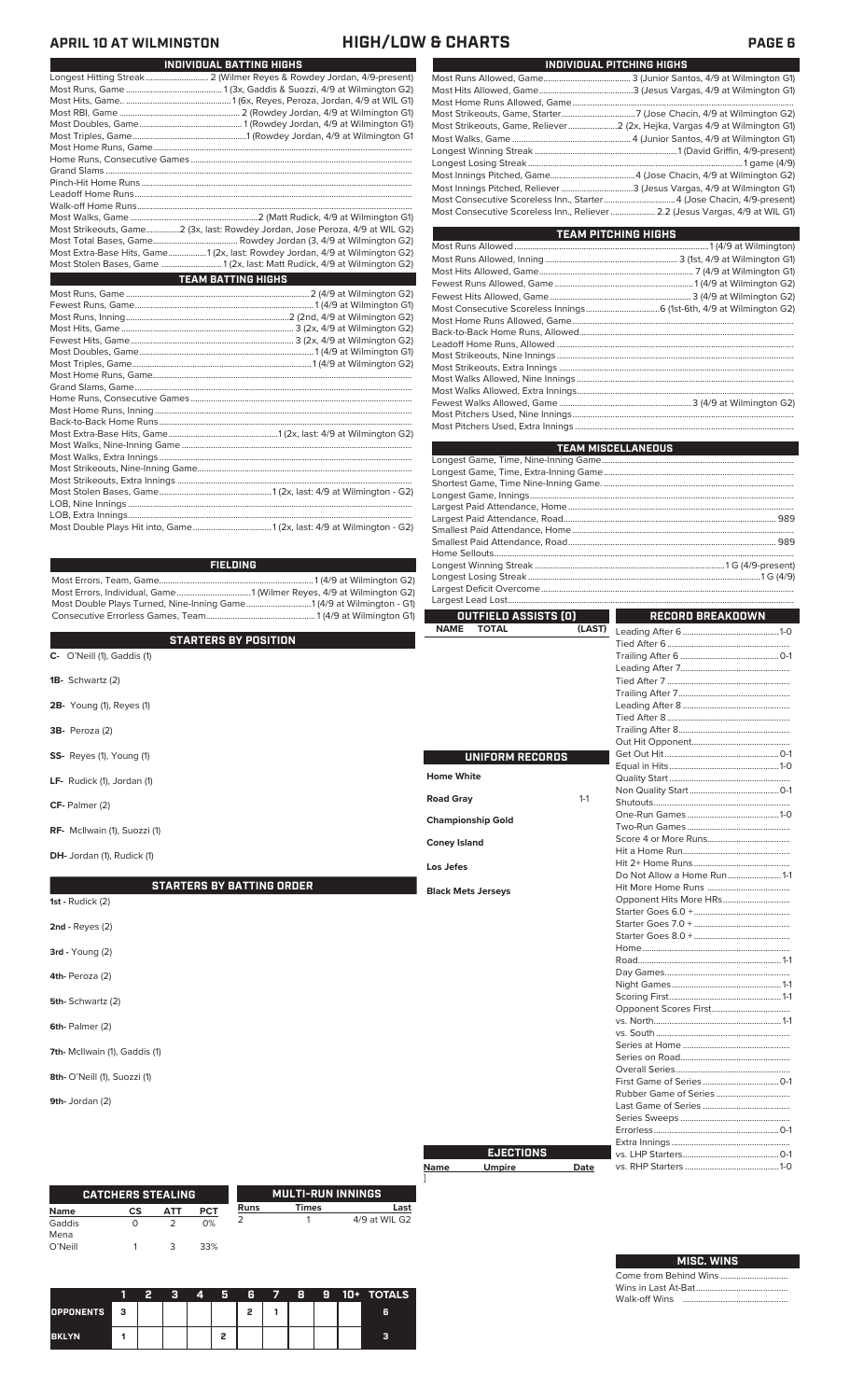|                                                      |                                         | <b>APRIL 10 AT WILMINGTON</b>                                                                                                                    |                                                                             | <b>GAME BY GAME RESULTS</b>  |                                                                                          |                                                           |                         |                                                                      |                                                                      |                                |                             |                          |
|------------------------------------------------------|-----------------------------------------|--------------------------------------------------------------------------------------------------------------------------------------------------|-----------------------------------------------------------------------------|------------------------------|------------------------------------------------------------------------------------------|-----------------------------------------------------------|-------------------------|----------------------------------------------------------------------|----------------------------------------------------------------------|--------------------------------|-----------------------------|--------------------------|
| DATE GM #<br>$4/8$<br>4/9<br>4/10                    | $\mathbf{1}$<br>2<br>3                  | <b>OPPONENT</b><br>at Wilmington<br>at Wilmington<br>at Wilmington<br>at Wilmington                                                              | W-L/TIME SCORE<br>L<br>W<br>1:05 p.m.                                       | $5-1(7)$<br>$2-1(7)$         | <b>RECORD</b><br>PPD (Wet Grounds; doubleheader scheduled for 4/9)<br>$0 - 1$<br>$1 - 1$ | <b>POSITION</b><br>T <sub>2</sub> nd<br>T <sub>2</sub> nd | GA/GB<br>$-0.5$<br>$-1$ | <b>WINNING PITCHER</b><br>Lucas Knowles (1-0)<br>David Griffin (1-0) | <b>LOSING PITCHER</b><br>Junior Santos (0-2)<br>Michael Cuevas (0-1) | <b>SAVE</b><br>Justin Courtney | <b>TIME</b><br>1:51<br>1:59 | <b>ATTENDANCE</b><br>989 |
| 4/11<br>4/12<br>4/13<br>4/14<br>4/15<br>4/16<br>4/17 | 4<br>5<br>6<br>$\overline{7}$<br>8<br>9 | <b>Jersey Shore</b><br><b>Jersey Shore</b><br><b>Jersey Shore</b><br><b>Jersey Shore</b><br><b>Jersey Shore</b><br><b>Jersey Shore</b>           | 7:00 p.m.<br>7:00 p.m.<br>7:00 p.m.<br>7:00 p.m.<br>2:00 p.m.<br>2:00 p.m.  |                              |                                                                                          |                                                           |                         | OFF DAY                                                              |                                                                      |                                |                             |                          |
| 4/18<br>4/19<br>4/20<br>4/21<br>4/22<br>4/23<br>4/24 | 10<br>11<br>12<br>13<br>14<br>15        | at Hudson Valley<br>at Hudson Valley<br>at Hudson Valley<br>at Hudson Valley<br>at Hudson Valley<br>at Hudson Valley                             | 7:05 p.m.<br>7:05 p.m.<br>7:05 p.m.<br>7:05 p.m.<br>6:05 p.m.<br>2:05 p.m.  |                              |                                                                                          |                                                           |                         | OFF DAY                                                              |                                                                      |                                |                             |                          |
| 4/25<br>4/26<br>4/27<br>4/28<br>4/29                 | 16<br>17<br>18<br>20                    | <b>Bowling Green</b><br><b>Bowling Green</b><br><b>Bowling Green</b><br><b>Bowling Green</b>                                                     | 7:00 p.m.<br>7:00 p.m.<br>7:00 p.m.<br>7:00 p.m.                            |                              |                                                                                          |                                                           |                         | OFF DAY                                                              |                                                                      |                                |                             |                          |
| 4/30                                                 | 21<br>22                                | <b>Bowling Green</b><br><b>Bowling Green</b>                                                                                                     | 2:00 p.m.<br>2:00 p.m.                                                      |                              |                                                                                          |                                                           |                         | APRIL (0-0)                                                          |                                                                      |                                |                             |                          |
| $\frac{5}{1}$<br>5/3<br>5/4<br>5/5<br>5/6<br>5/7     | 23<br>24<br>25<br>26<br>27              | at Aberdeen<br>at Aberdeen<br>at Aberdeen<br>at Aberdeen<br>at Aberdeen                                                                          | 7:05 p.m.<br>7:05 p.m.<br>7:05 p.m.<br>7:05 p.m.<br>6:05 p.m.               |                              |                                                                                          |                                                           |                         | OFF DAY                                                              |                                                                      |                                |                             |                          |
| 5/8<br>5/9<br>5/10<br>5/11<br>5/12<br>5/13<br>5/14   | 28<br>29<br>30<br>31<br>32<br>33        | at Aberdeen<br>Wilmington<br>Wilmington<br>Wilmington<br>Wilmington<br>Wilmington                                                                | 2:05 p.m.<br>7:00 p.m.<br>7:00 p.m.<br>7:00 p.m.<br>7:00 p.m.<br>6:00 p.m.  |                              |                                                                                          |                                                           |                         | OFF DAY                                                              |                                                                      |                                |                             |                          |
| 5/15<br>5/16<br>5/17<br>5/18<br>5/19<br>5/20<br>5/21 | 34<br>35<br>36<br>37<br>38<br>39        | Wilmington<br><b>Hudson Valley</b><br><b>Hudson Valley</b><br><b>Hudson Valley</b><br><b>Hudson Valley</b><br><b>Hudson Valley</b>               | 2:00 p.m.<br>7:00 p.m.<br>12:00 p.m.<br>7:00 p.m.<br>7:00 p.m.<br>6:00 p.m. |                              |                                                                                          |                                                           |                         | OFF DAY                                                              |                                                                      |                                |                             |                          |
| 5/22<br>5/23<br>5/24<br>5/25<br>5/26<br>5/27         | 40<br>41<br>42<br>43<br>44              | <b>Hudson Valley</b><br>at Bowling Green 6:35 p.m.*<br>at Bowling Green 6:35 p.m.*<br>at Bowling Green 6:35 p.m.*<br>at Bowling Green 6:35 p.m.* | 2:00 p.m.                                                                   | (CT)<br>(CT)<br>(CT)<br>(CT) |                                                                                          |                                                           |                         | OFF DAY                                                              |                                                                      |                                |                             |                          |
| 5/28<br>5/29<br>5/30                                 | 45<br>46                                | at Bowling Green 6:35 p.m.*<br>at Bowling Green 1:05 p.m.*                                                                                       |                                                                             | (CT)<br>(CT)                 |                                                                                          |                                                           |                         | OFF DAY                                                              |                                                                      |                                |                             |                          |
| 5/31                                                 | 47                                      | at Jersey Shore                                                                                                                                  | 7:05 p.m.<br>7:05 p.m.                                                      |                              |                                                                                          |                                                           |                         | <u>MAY (0-0)</u>                                                     |                                                                      |                                |                             |                          |
| 6/1<br>6/2<br>6/3<br>6/4<br>6/5<br>6/6<br>6/7        | 48<br>49<br>50<br>51<br>52<br>53        | at Jersey Shore<br>at Jersey Shore<br>at Jersey Shore<br>at Jersey Shore<br>at Jersey Shore                                                      | 7:05 p.m.<br>7:05 p.m.<br>7:05 p.m.<br>1:05 p.m.                            |                              |                                                                                          |                                                           |                         | OFF DAY                                                              |                                                                      |                                |                             |                          |
| 6/8<br>6/9<br>6/10<br>6/11<br>6/12<br>6/13           | 54<br>55<br>56<br>57<br>58              | Aberdeen<br>Aberdeen<br>Aberdeen<br>Aberdeen<br>Aberdeen<br>Aberdeen                                                                             | 7:00 p.m.<br>7:00 p.m.<br>7:00 p.m.<br>7:00 p.m.<br>6:00 p.m.<br>2:00 p.m.  |                              |                                                                                          |                                                           |                         | OFF DAY                                                              |                                                                      |                                |                             |                          |
| 6/14<br>6/15<br>6/16<br>6/17<br>6/18<br>6/19         | 59<br>60<br>61<br>62<br>63<br>64        | at Wilmington<br>at Wilmington<br>at Wilmington<br>at Wilmington<br>at Wilmington<br>at Wilmington                                               | 6:35 p.m.<br>6:35 p.m.<br>6:35 p.m.<br>6:35 p.m.<br>6:35 p.m.<br>1:05 p.m.  |                              |                                                                                          |                                                           |                         |                                                                      |                                                                      |                                |                             |                          |
| 6/20<br>6/21<br>6/22<br>6/23<br>6/24<br>6/25<br>6/26 | 65<br>66<br>67<br>68<br>69<br>70        | <b>Jersey Shore</b><br><b>Jersey Shore</b><br><b>Jersey Shore</b><br><b>Jersey Shore</b><br><b>Jersey Shore</b><br><b>Jersey Shore</b>           | 7:00 p.m.<br>7:00 p.m.<br>7:00 p.m.<br>7:00 p.m.<br>6:00 p.m.<br>2:00 p.m.  |                              |                                                                                          |                                                           |                         | OFF DAY                                                              |                                                                      |                                |                             |                          |
| 6/27<br>6/28<br>6/29<br>6/30                         | 71<br>72<br>73                          | at Hudson Valley<br>at Hudson Valley<br>at Hudson Valley                                                                                         | 7:05 p.m.<br>7:05 p.m.<br>7:05 p.m.                                         |                              |                                                                                          |                                                           |                         | OFF DAY                                                              |                                                                      |                                |                             |                          |
| 7/1<br>7/2<br>7/3<br>7/4                             | 74<br>75<br>76<br>77                    | at Hudson Valley<br>at Hudson Valley<br>at Hudson Valley<br>Aberdeen                                                                             | 7:05 p.m.<br>6:05 p.m.<br>6:05 p.m.<br>6:30 p.m.                            |                              |                                                                                          |                                                           |                         | JUNE (0-0)                                                           |                                                                      |                                |                             |                          |
| 7/5<br>7/6<br>7/7<br>7/8<br>7/9<br>7/10<br>7/11      | 78<br>79<br>80<br>81<br>82              | Aberdeen<br>Aberdeen<br>Aberdeen<br>Aberdeen<br>Aberdeen                                                                                         | 7:00 p.m.<br>7:00 p.m.<br>7:00 p.m.<br>6:00 p.m.<br>2:00 p.m.               |                              |                                                                                          |                                                           |                         | OFF DAY<br>OFF DAY                                                   |                                                                      |                                |                             |                          |
| 7/12<br>7/13<br>7/14<br>7/15<br>7/16<br>7/17         | 83<br>84<br>85<br>86<br>87<br>88        | Greensboro<br>Greensboro<br>Greensboro<br>Greensboro<br>Greensboro<br>Greensboro                                                                 | 7:00 p.m.<br>12:00 p.m.<br>7:00 p.m.<br>7:00 p.m.<br>6:00 p.m.<br>2:00 p.m. |                              |                                                                                          |                                                           |                         |                                                                      |                                                                      |                                |                             |                          |
| 7/18<br>7/19<br>7/20                                 |                                         |                                                                                                                                                  |                                                                             |                              |                                                                                          |                                                           |                         | LEAGUE-WIDE BREAK                                                    |                                                                      |                                |                             |                          |
| 7/21<br>7/22<br>7/23<br>7/24<br>7/25                 | 89<br>90<br>91                          | at Jersey Shore<br>at Jersey Shore<br>at Jersey Shore                                                                                            | 7:05 p.m.<br>7:05 p.m.<br>1:05 p.m.                                         |                              |                                                                                          |                                                           |                         | OFF DAY                                                              |                                                                      |                                |                             |                          |
| 7/26<br>7/27<br>7/28<br>7/29<br>7/30<br>7/31         | 92<br>93<br>94<br>95<br>96<br>97        | at Hudson Valley<br>at Hudson Valley<br>at Hudson Valley<br>at Hudson Valley<br>at Hudson Valley<br>at Hudson Valley                             | 7:05 p.m.<br>7:05 p.m.<br>7:05 p.m.<br>7:05 p.m.<br>6:05 p.m.<br>2:05 p.m.  |                              |                                                                                          |                                                           |                         |                                                                      |                                                                      |                                |                             |                          |
| 8/1<br>8/2                                           | 98                                      | <b>Winston-Salem</b>                                                                                                                             | 7:00 p.m.                                                                   |                              |                                                                                          |                                                           |                         | JULY (0-0)<br>OFF DAY                                                |                                                                      |                                |                             |                          |
| 8/3<br>8/4<br>8/5<br>8/6<br>8/7<br>8/8               | 99<br>100<br>101<br>102<br>103          | <b>Winston-Salem</b><br><b>Winston-Salem</b><br><b>Winston-Salem</b><br><b>Winston-Salem</b><br><b>Winston-Salem</b>                             | 12:00 p.m.<br>7:00 p.m.<br>7:00 p.m.<br>6:00 p.m.<br>2:00 p.m.              |                              |                                                                                          |                                                           |                         | OFF DAY                                                              |                                                                      |                                |                             |                          |
| 8/9<br>8/10<br>8/11<br>8/12<br>8/13<br>8/14          | 104<br>105<br>106<br>107<br>108<br>109  | at Wilmington<br>at Wilmington<br>at Wilmington<br>at Wilmington<br>at Wilmington<br>at Wilmington                                               | 6:35 p.m.<br>6:35 p.m.<br>6:35 p.m.<br>6:35 p.m.<br>6:35 p.m.<br>1:05 p.m.  |                              |                                                                                          |                                                           |                         |                                                                      |                                                                      |                                |                             |                          |
| 8/15<br>8/16<br>8/17<br>8/18<br>8/19<br>8/20<br>8/21 | 110<br>111<br>112<br>113<br>114<br>115  | <b>Hudson Valley</b><br><b>Hudson Valley</b><br><b>Hudson Valley</b><br><b>Hudson Valley</b><br><b>Hudson Valley</b><br><b>Hudson Valley</b>     | 7:00 p.m.<br>7:00 p.m.<br>7:00 p.m.<br>7:00 p.m.<br>6:00 p.m.<br>2:00 p.m.  |                              |                                                                                          |                                                           |                         | OFF DAY                                                              |                                                                      |                                |                             |                          |
| 8/22<br>8/23                                         | 116                                     | at Jersey Shore                                                                                                                                  | 7:05 p.m.                                                                   |                              |                                                                                          |                                                           |                         | OFF DAY                                                              |                                                                      |                                |                             |                          |